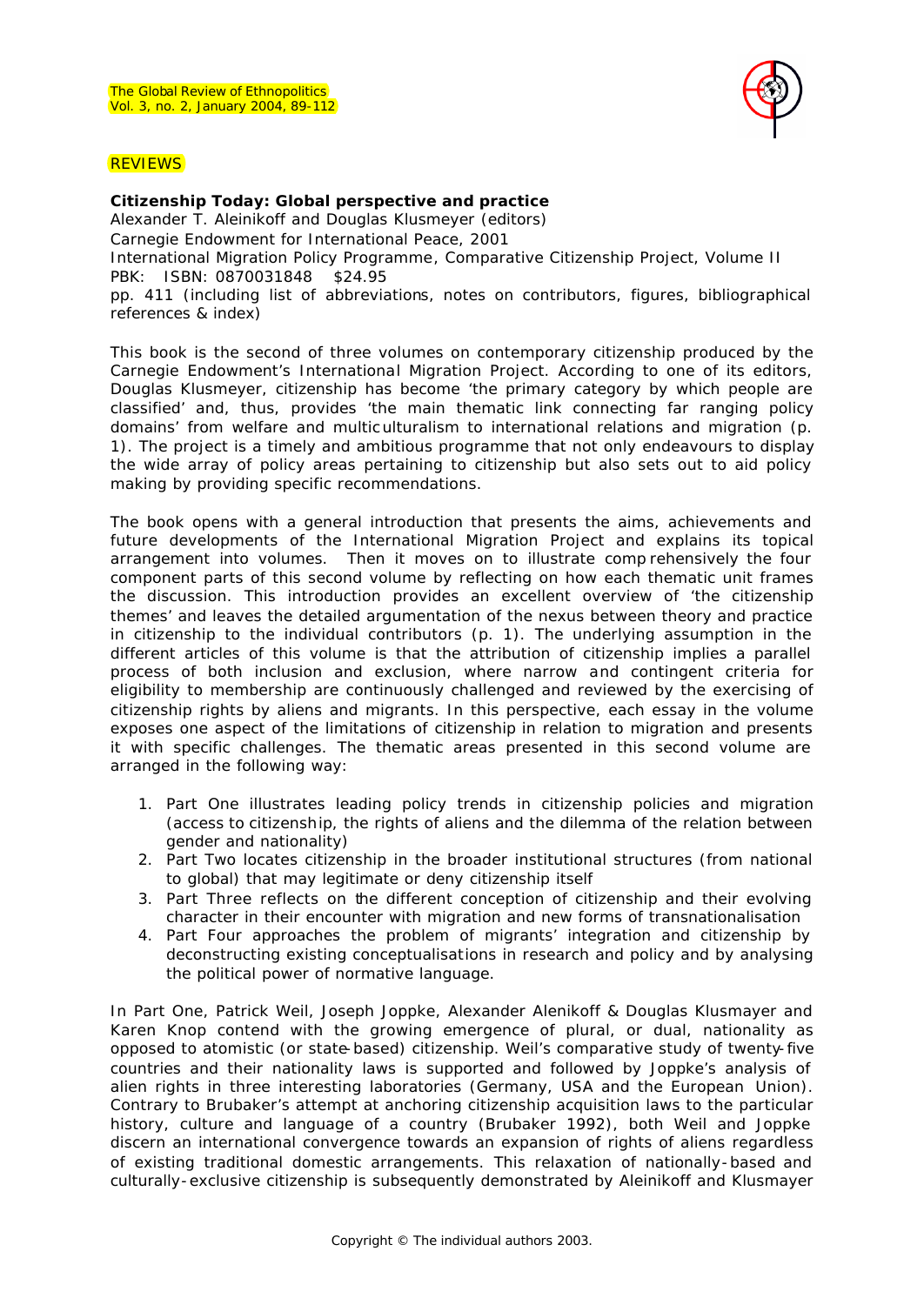statist notions of international law on the grounds that these notions provided more protection from intervention for weaker states. However, this appears to idealise the Cold War. In that context superpower rivalries were often played out, with devastating consequences for the local populations, on the territory of weak states (e.g. Vietnam, Angola, Syria Nicaragua).

These two criticisms of Chandler's work come to a head in what at times appears to be a suggestion (pre-figured in *Faking Democracy*) that human rights abuses, such as rape in Bosnia, did not really exist, or certainly not on the scale suggested. This would need a stronger empirical basis: does Western interventionist justification in the name of abstracted, nameless 'victims', really mean that there were no human rights abuses, or victims at all? Did Western governments make up all ethnic cleansing and mass rape? If not, who is entitled to intervene?

In conclusion, Chandler's book deserves a read for those who may be complacent about the use and abuse of human rights arguments. However, the critique that was very powerful with respect to the international community's actions in post-Dayton Bosnia, is rather less powerful when rolled out in a broader global analysis.

**Christine Bell**, University of Ulster, UK

**\*\*\***

**'Saviours of the Nation': Serbia's Intellectual Opposition and the Revival of Nationalism** Jasna Dragovic - Soso Hurst&Company, London, 2002 Hbk: ISBN: 1850655774 £45.00 Pbk: ISBN: 1850654573 £17.50 pp. 293 (including: bibliography and index)

**The Politics of Symbol in Serbia: Essays in Political Anthropology** 

Ivan Colovic Translated from the Serbian by Celia Hawkesworth Hurst&Company, London, 2002 Hbk: ISBN: 1850654654 £35.00 Pbk: ISBN: 1850655563 £16.50 pp. 328 (including: appendixes, bibliography and index)

Serbian nationalism and its proponents have been frequently designated as the proximate cause of Yugoslavia's breakup. However, the evolution and manifestations of that nationalism as an analytical unit in itself have received much less attention. Two volumes from Hurst have emerged last year that help fill this gap. Both primarily consider the discourse aspect of nationalism in Serbia.

In *'Saviours of the Nation'*, Dragovic -Soso sets off on a scholarly quest to explain the redirection of the Serbian intellectual opposition's discourse from democratic demands to virulent, paranoid nationalism and the intellectuals' convergence with the Miloševic regime. The argument is twofold. The convergence was firstly caused by the type of nationalism that came to prevail among the intellectuals, nationalism based on anti-Serbian victimization, genocide and conspiracy. Secondly, this radical minority view became predominant in the 1980s because of Yugoslavia's systemic crisis, the emergent Kosovo question and Serbian intellectuals' strained relationships with their Slovenian counterparts.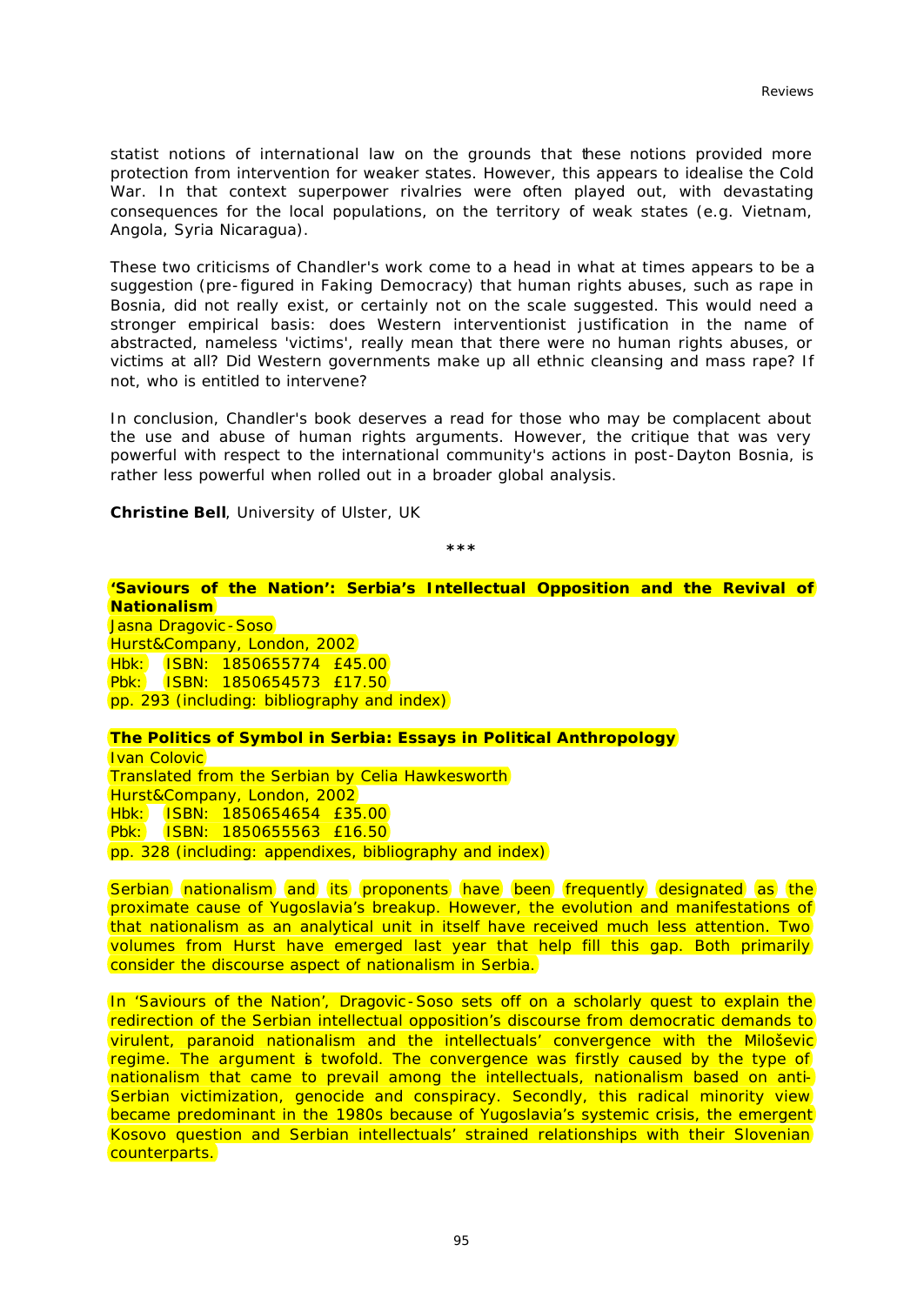

Littered with footnotes, each chapter chronologically follows the development of contributing factors. Chapter 1 discusses Yugoslav dissent up to 1980s, outlining the roots of post-Tito opposition. The next three chapters analyze the above causes of radicalization of Belgrade intellectuals. Chapter 2 follows the breakdown of regime's control over public debate and the emergence of historic revisionist works after Tito's death, an "outburst of history" that reflected divergent national claims about the past within Yugoslavia's republics. Surprisingly, Dragovic -Soso provides only one major example to illustrate the dissolution of Yugoslav historiography. The next chapter follows the shift in Belgrade opposition's focus towards the Kosovo issue, closely linking the influence of real-life events on intellectuals' work. The following chapter, with some unnecessary overlap with the preceding one, documents how the relationship between Serbian and Slovenian opposition deteriorated as their visions on Yugoslavia's future became incompatible. One of the book's most promising observations here is an attempt to demystify the overrated SANU Memorandum and its influence on Yugoslav politics. Chapter 5, which explains the intellectual opposition's shift to Miloševic's agenda, is crucial to Dragovic -Soso's argument. Yet the claim that the shift can be attributed to the intelligentsia's preference for solving the national question before instituting democracy does not come as a surprise. Finally, Dragovic - Soso also does not offer much in terms of a conclusion, leaving the individual chapters somewhat untied, and ends up underlining the path-dependent structural factors, namely the deep crisis of the failed federal state.

The book, dedicated "To Tito", is well researched with heavy reliance on numerous original sources. It minutely records and persuasively explains the how and why of the transformation of Serbia's opposition to radical nationalist and in favor of an undemocratic regime. At the same time, the analysis underplays the oppositions' liberal strand that continued holding its pro-democracy stance, albeit from a minority standpoint, perhaps because it may have flawed the book's arguments. Finally, while Dragovic - Soso's is not an alternative explanation of Serbian nationalism, it constitutes a valuable piece in the puzzle of its development and can therefore become an important resource for scholars interested in the role of intellectuals in nation-building.

Colovic's *The Politics of Symbol in Serbia* chronologically resumes where Dragovic -Soso left off. A collection of articles, essays and book reviews, the book documents the next stage in the evolution of Serbian nationalism through reflections of its direct critical observer. The body of the volume, which appears in English for the first time, was written between 1994 and its publication in Serbia at the end of 1997. Colovic suggests that the crucial way to view politics is to track the use and abuse of symbols that pervade public discourses. In Colovic's "mytho-political framework" (p. 9) politics is manipulated as a popular narrative that utilizes the central themes of national myths in order to exert "power over symbols" (p. 1).

The book is organized into four parts. Every essay in Part I is an analytical account of one aspect of the Serbian "political ethno-myth", its sources and usage. The chapter "Story" is an introduction to Colovic's way of conceiving Serbian discourse politics. Other chapters deal with such notions as time, nature, frontiers, Europe, warriors, heroes and national and European identity, each an important element in the Serbian symbolic discourse at the time. Part II attempts to offer an insight into the history of Serbian political mythology by three reviews of early 20<sup>th</sup> century writings on Serbian myths. Although each review is well-written, the whole part is limited in its scope, dilutes the strength of the book's framework and is a digression from Colovic's main thread of thought. By contrast, newspaper articles assembled in Part III follow up on the opening part. The pieces submit to critical discourse analysis a variety of contemporary manifestations of Serbian national symbolic politics, such as news, articles, books, events, poetry, political rituals and even technology. Often bordering on satire, Colovic's crisp critique unveils his interpretation of the meanings behind the rhetoric. The final part